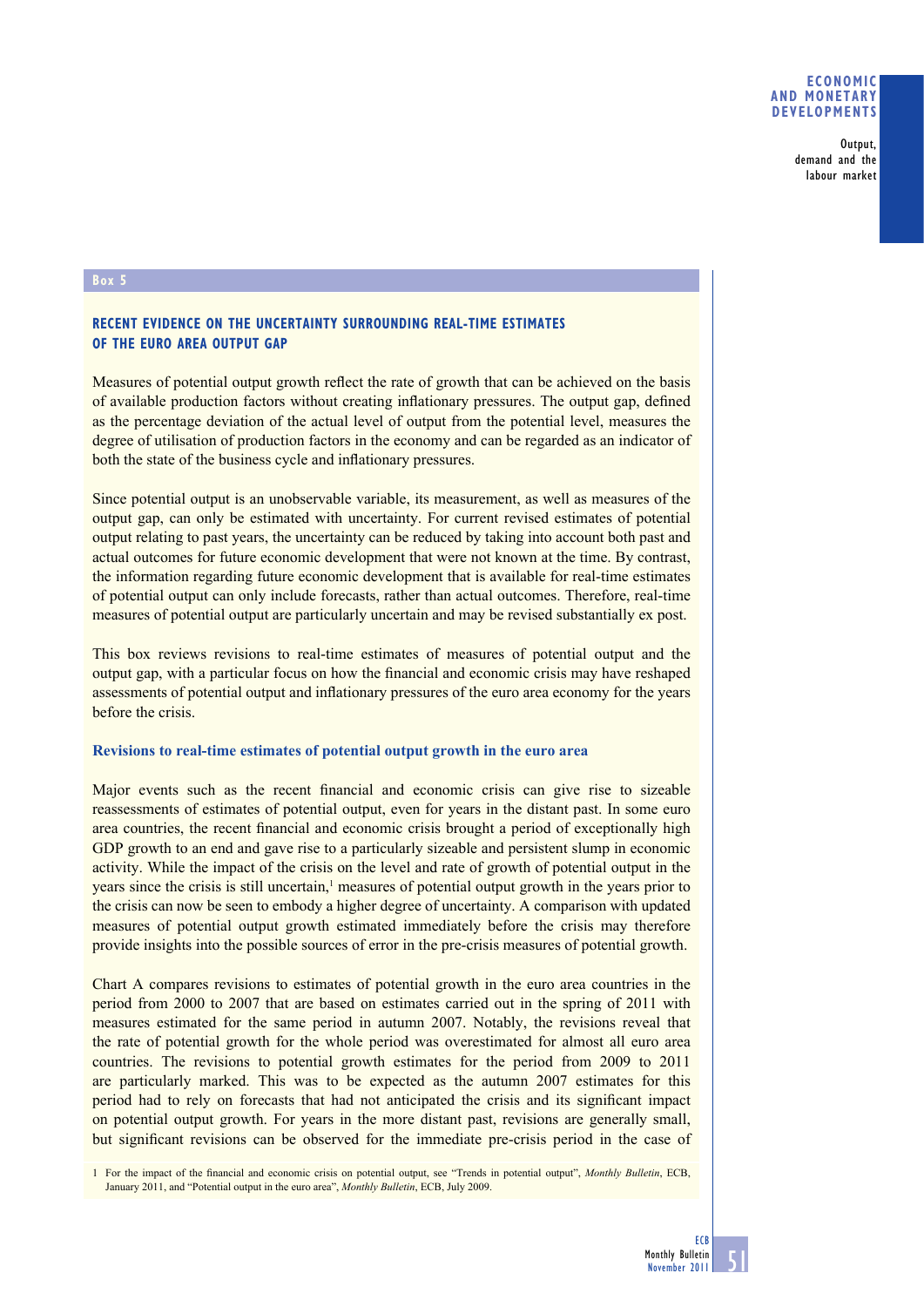some countries (Greece, Estonia, Ireland, Slovakia and Slovenia), perhaps reflecting significant overheating in some sectors of the economy such as financial services and/or construction, but possibly also an unsustainable growth of the government sector.

## **Chart A Average revisions to international organisations' estimates of potential output growth in the euro area and euro area countries**



52 ECB Monthly Bulletin November 2011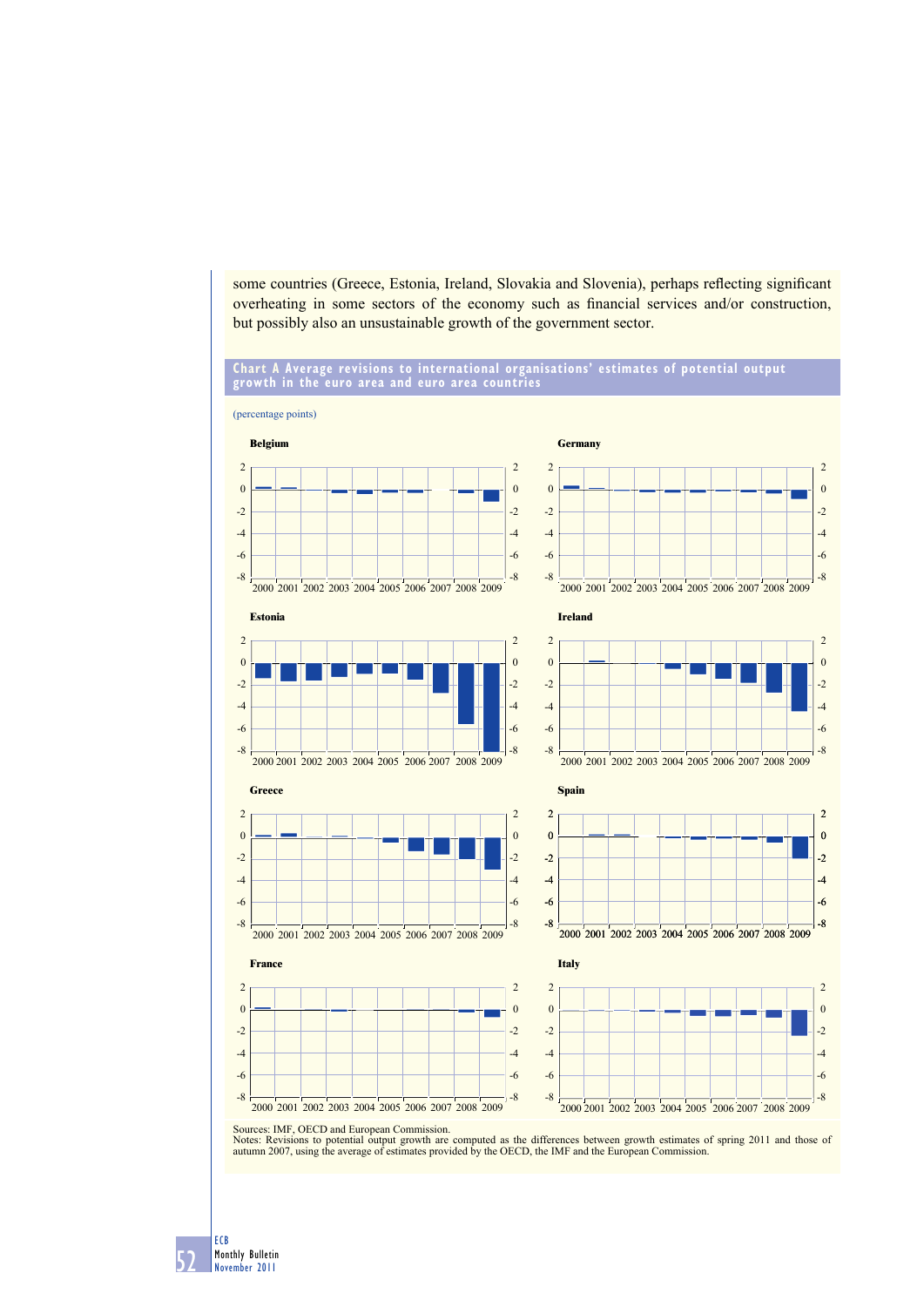## **ECONOMIC AND MONETARY DEVELOPMENTS**

Output, demand and the labour market

#### **Chart A Average revisions to international organisations' estimates of potential output growth in the euro area and euro area countries (cont'd)**



Sources: IMF, OECD and European Commission.<br>Notes: Revisions to potential output growth are computed as the differences between growth estimates of spring 2011 and those of<br>autumn 2007, using the average of estimates provi

2  $\overline{0}$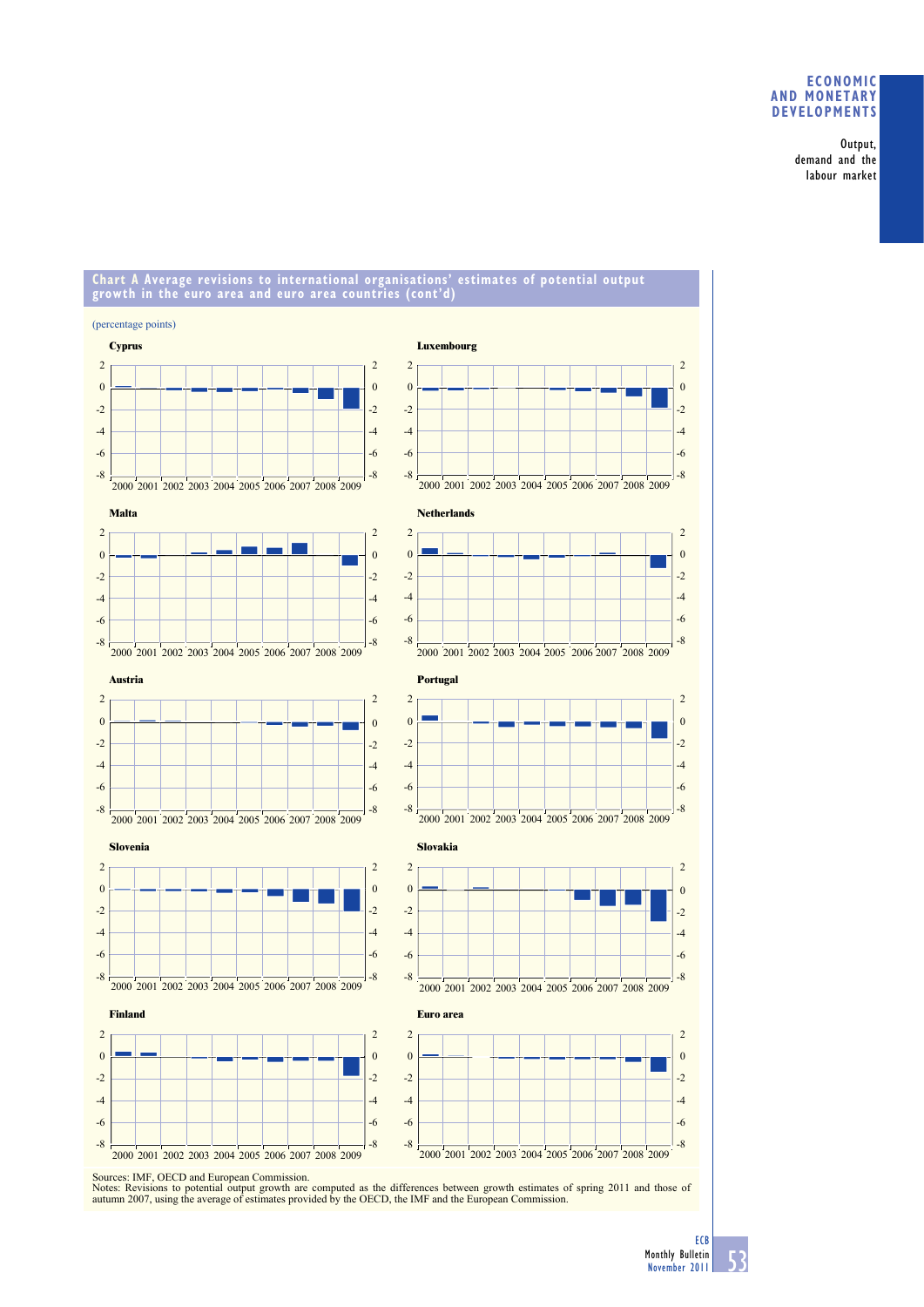

Chart B relates these revisions, averaged over the pre-crisis period from 2000 to 2007, to average growth rates of real GDP over the same period. It is noticeable that there is a tendency for ex post revisions to potential growth to be higher in those countries in which real GDP grew relatively faster than those for countries that experienced average (or below-average) real GDP growth over this period. Within the former group are some countries that have subsequently become subject to economic adjustment programmes, such as Ireland and Greece. In general, the results suggest that the relatively high growth performance experienced by some countries over the period from 2000 to 2007 was not sustainable.

# **Revisions of real-time euro area output gap estimates**

Sources: IMF, OECD and European Commission.

Notes: Revisions to potential output growth are defined in Chart A. The regression line has been computed by excluding the outlier for Estonia, and by excluding the figures for the euro area.

The uncertainty of euro area real-time potential output and output gap estimates arises from various sources, including model uncertainty,



Sources: European Commission, IMF, OECD and ECB calculations.

Notes: The bars represent the difference between estimates available at end-2010 and real-time estimates (see Marcellino, M. and Musso, A., "The reliability of real-time estimates of the euro area output gap", *Economic Modelling*, Vol. 28, 2011, pp. 1842-56).

54 ECB Monthly Bulletin November 2011